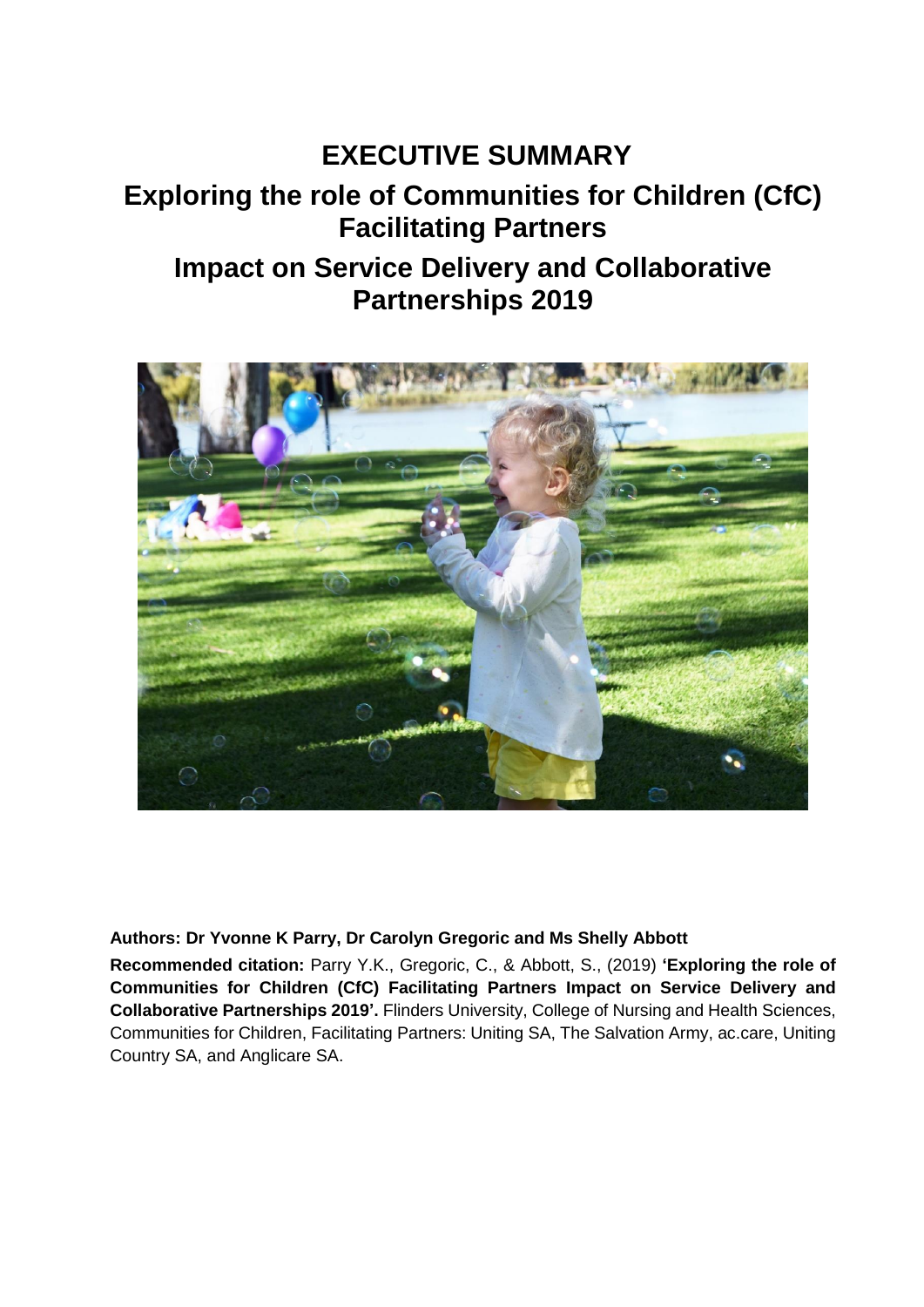

**Dr Yvonne Parry and the Research Team:** the academic research team have a diverse range of research and community experience and expertise. Dr Parry has a PhD, Master of Health Service Management, Grad Cert Education (Higher Education), Bachelor of Arts (Double Major: Psychology & Public Policy), and Registered Nurse with over two decades experience in social and community research, and in developing (Child Centred Practice for Front-line workers, Family Therapy strategies for at risk adolescence and their family), delivering and evaluating communitybased programs to disadvantaged and vulnerable children and their families. She has led national and international teams of researchers on projects in the areas of Child Protection, Domestic Violence, Community Service Evaluation, Cybersafety for young children, and Acute Clinical service evaluation. Dr Gregoric, PhD, Bachelor of Education (UPLS) Hons, and Research Associate, with experience in national research in the areas of Domestic Violence, Professional Development its impact on Young Children and CyberSafety. Ms Abbott, Master of Clinical Education, GradDipNursEd, GradCertNursEd, BN, RN, and a Research Associate, with experience in Community Service Evaluation, Cybersafety for young children and Acute Clinical service evaluation.

## **ACKNOWLEDGEMENTS**

<span id="page-1-0"></span>This evaluation represents the active and systematic engagement of the South Australian Facilitating Partners in the development of evidence-based methods, processes and strategies. Identifying their impact on and commitment to: relationship building, service support and connection, and knowledge transfer in their communities. The collaborative research process brings a new level of rigour to service and program delivery and evaluation. The focus of these programs is not only to change the developmental trajectory of the child, but also the supportive nature of the family and the community as a whole.

The evaluators would like to express their very great appreciation and acknowledgement of the assistance, advice and willingness of the organisations involved in engaging with each other and us in this evaluation research. Particular thanks go to the Facilitating Partners Senior Program Managers: Mr Craig Bradbrook, Mr Karl Brettig, Mrs Teresa O'Brien, Ms Annie Adams, Ms Sam Haskard and Ms Janine Carger for their invaluable assistance, the generosity of their time, and the invaluable insights they provided during this evaluation process. We would similarly like to thank the Community Partners and all who participated for generously providing their time and insights, their participation in surveys, focus groups, interviews, and for their commitment to this project.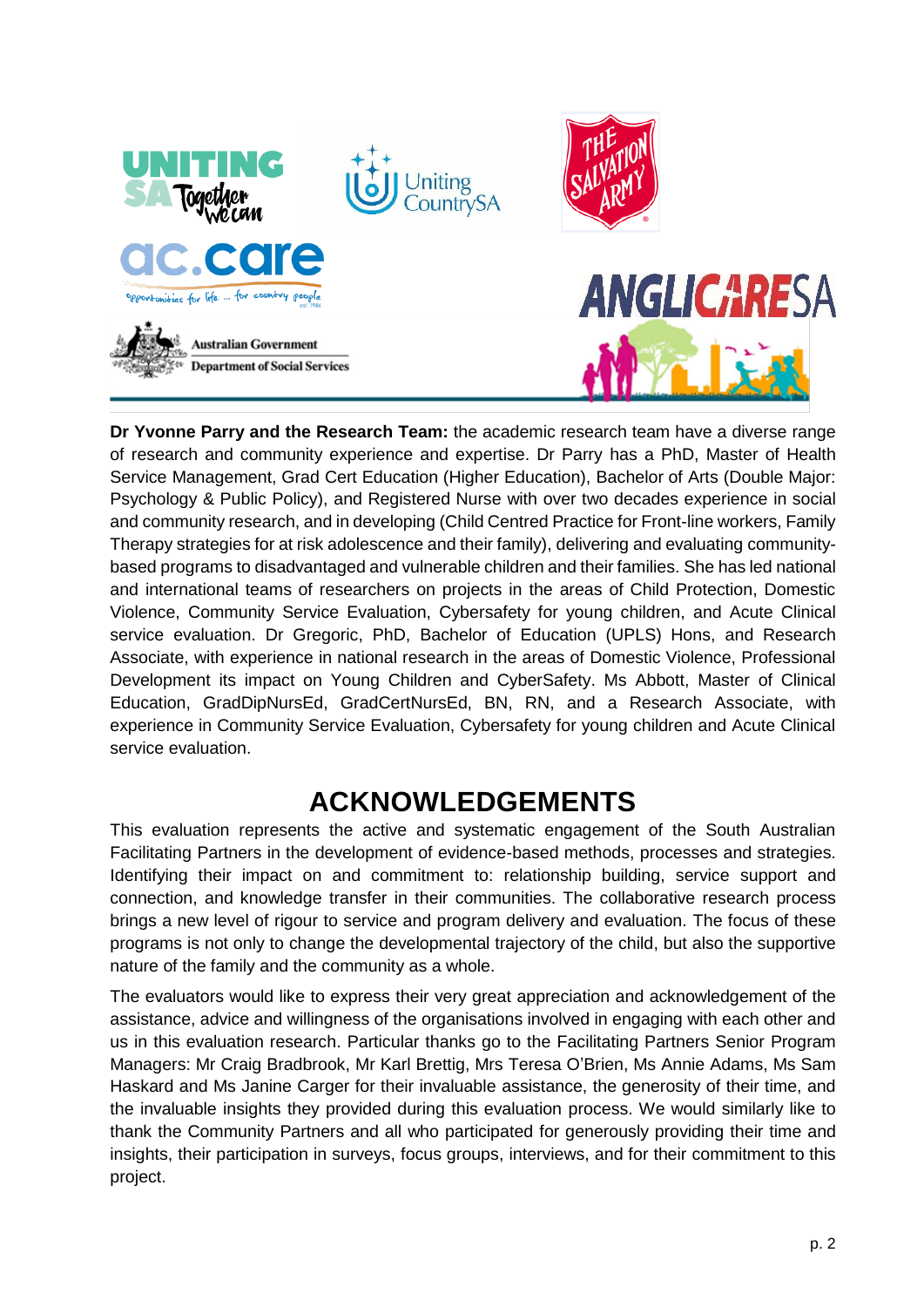All pictures provided throughout this report are provided with the permission of the organisational partners. While the work remains that of the researchers it has been a collaborative process the information, statements, statistics and commentary contained in this report prepared with the information available and provided at the time. The authors at their discretion and without any obligation to do so, may update, amend, publish or supplement this document.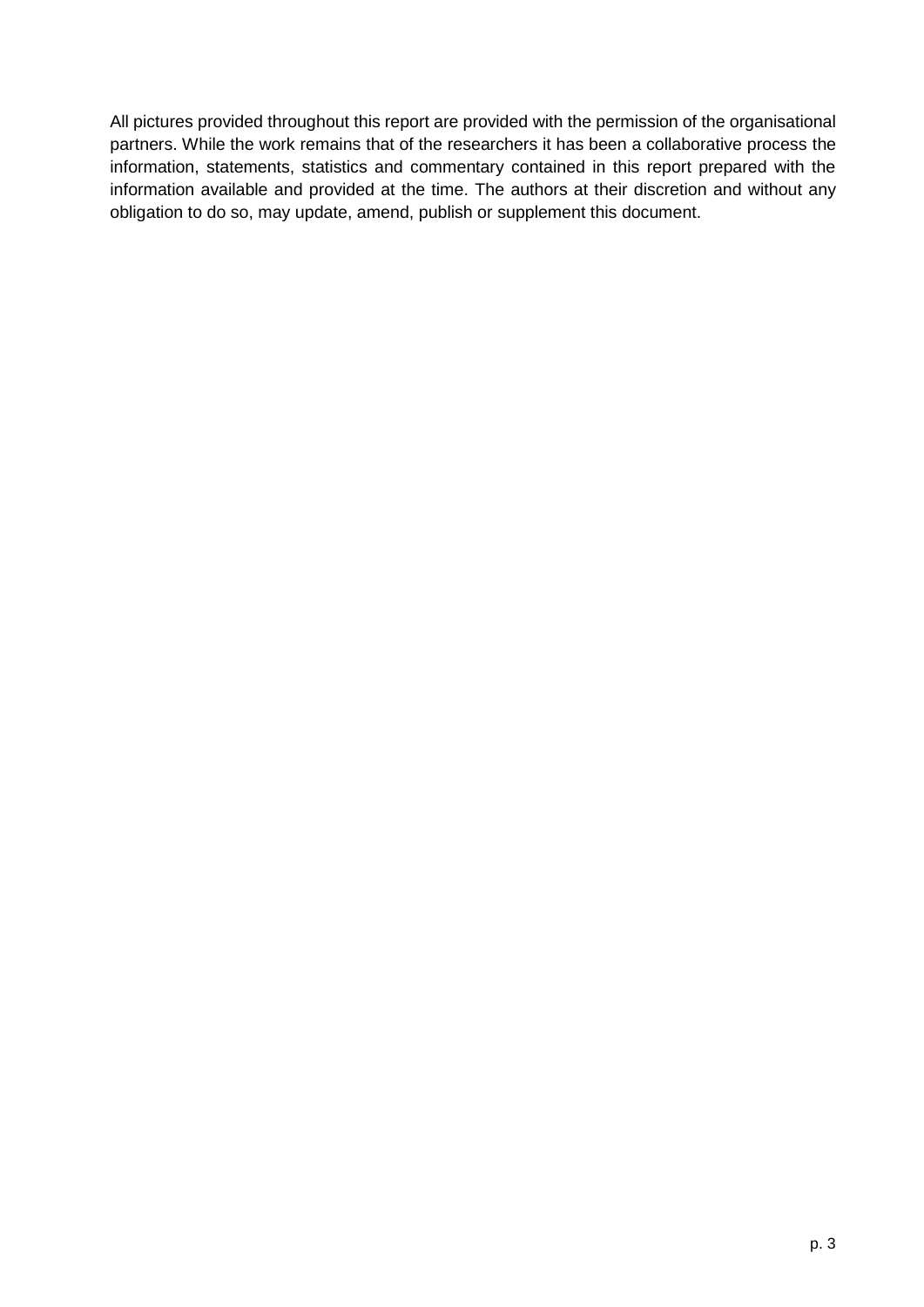# **TABLE OF CONTENTS**

| The Impact of CfC-FP in South Australia: a community partner (CP) perspective  8 |  |
|----------------------------------------------------------------------------------|--|
|                                                                                  |  |
|                                                                                  |  |
|                                                                                  |  |
|                                                                                  |  |
|                                                                                  |  |
|                                                                                  |  |
|                                                                                  |  |
|                                                                                  |  |
|                                                                                  |  |
|                                                                                  |  |
|                                                                                  |  |
|                                                                                  |  |
|                                                                                  |  |
|                                                                                  |  |
|                                                                                  |  |

# **ABBREVIATIONS AND DEFINITIONS**

#### <span id="page-3-1"></span><span id="page-3-0"></span>**Abbreviations**

- AEDC Australian Early Development Census
- CfC Communities for Children
- CfC-FP Communities for Children Facilitating Partner
- CP Community Partner
- DSS Department of Social Services
- KPI Key Performance Indicator
- NGO Non-government organisation
- SDH Social determinants of health

### <span id="page-3-2"></span>**Definitions**

**AEDC outcomes:** the five measures that outline domains of vulnerability for Australian children in the Australian Early Development Census (AEDC). The five domains are: physical health and wellbeing; social competency; emotional maturity; language and cognitive skills (school based); and, communication skills and general knowledge.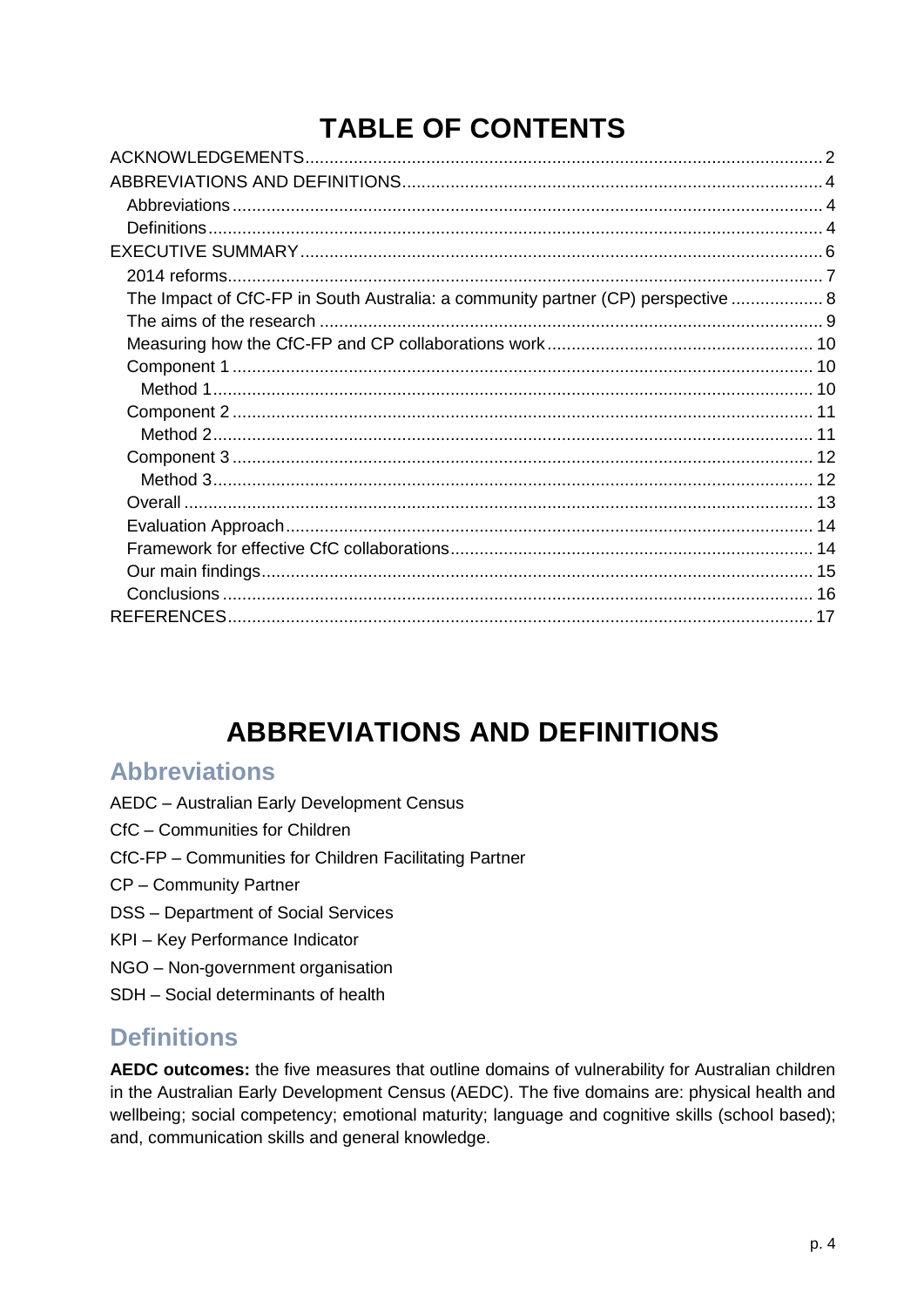**Children: 0–12 years:** the key objective of the CfC program is to improve the health and wellbeing of families and the development of young children, from before birth through to age 12 years.

**Communities for Children Facilitating Partners (CfC-FP)** – are a Sub-Activity under the Families and Children Activity that aim to deliver positive and sustainable outcomes for children and families in disadvantaged communities throughout Australia. CfC-FPs are place based and develop and facilitate a whole of community approach to support and enhance early childhood development and wellbeing for children from birth to 12 years.

**Community Partner:** an organisation subcontracted by the Communities for Children Facilitating Partner (CfC-FP) that works within the objectives, Operational Guidelines and Grant Agreement as specified by the Australian Government service agreement.

**Developmental delay:** the condition of a child being less developed mentally or physically than is normal for its age. The condition represents a significant delay in the process of development rather than a slight or momentary lagging in developmental progression.

**Disadvantage:** a term referring to persons or an area experiencing one or more vulnerabilities, especially with regard to financial or social opportunities. Those often lacking in the basic resources or conditions, such as access to standard housing, health and educational facilities and civil rights.

**Facilitating Partners:** builds on local strengths to meet the needs of individual communities, and create capability within local service systems, using strong evidence of what works in early intervention and prevention. They collaborate with other organisations to provide a holistic service system for children and families (1).

**Families and Children Activity -** is delivered under the Families and Communities Programme and aims to support families, strengthen relationships, improve the wellbeing of children and young people and increase participation of people in community life to enhance family and community functioning.

**Families and Communities Programme** – provides a range of services, focused on strengthening relationships, and building parenting and financial management skills, providing support for better community connections, as well as services to help newly arrived migrants in their transition to life in Australia.

**Service Area** – the location the CfC FP focuses its service delivery activities, as defined in the grant agreement.

**Service Provider:** are people or staff delivering services within a service area.

**Underserviced:** a term referring to population groups 'receiving an inadequate or disproportionately low level of services.'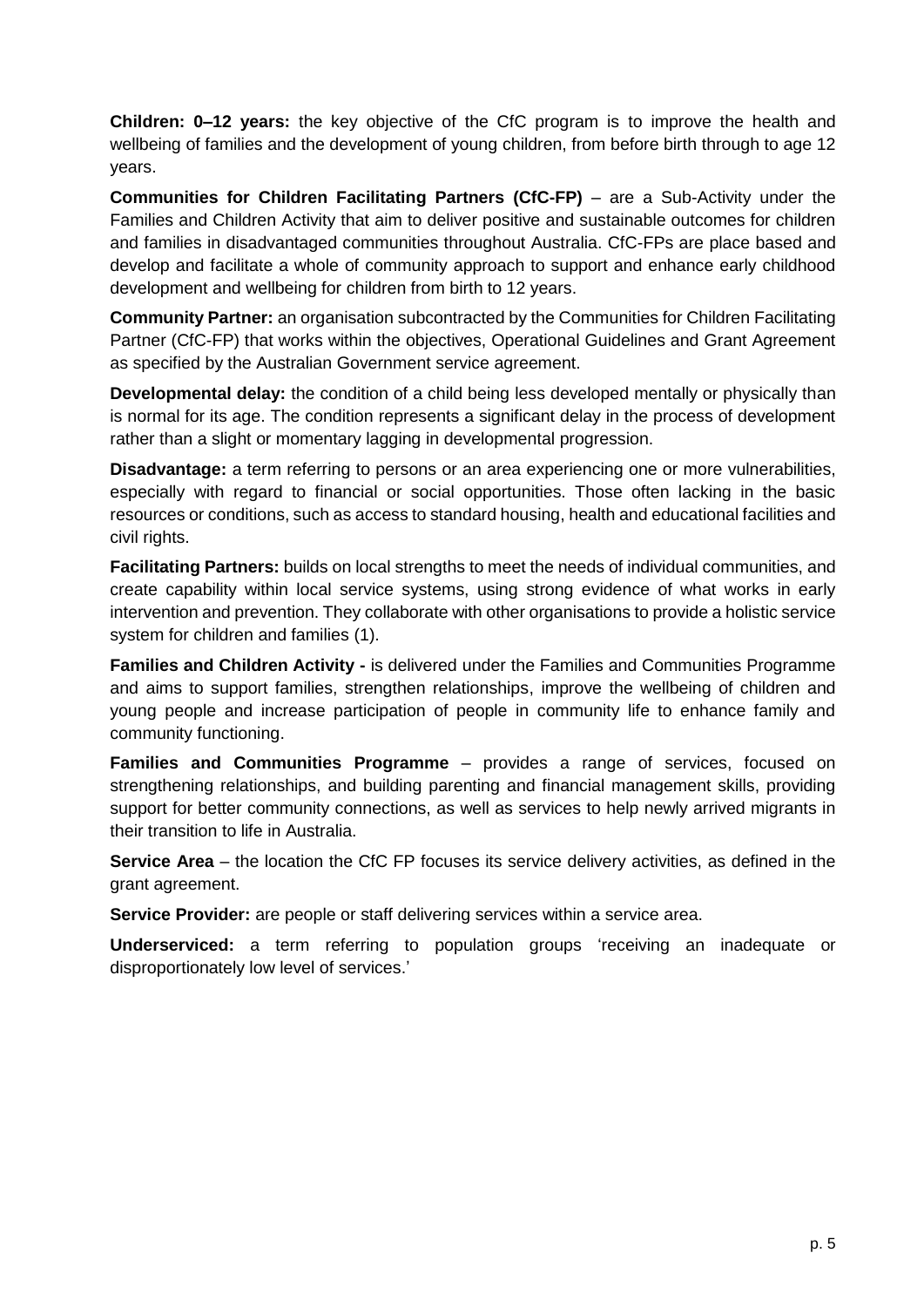

### **EXECUTIVE SUMMARY**

<span id="page-5-0"></span>The Communities for Children Facilitating Partners (CfC-FPs) have a distinct role in the Community Support Programme for the Australian Government Communities for Children (CfC) program. The CFC-FP role entails creating, supporting and funding linkages to provide community-focused and evidence-informed intensive supports of children and their families at the earliest juncture. The CFC-FP program provides engagement with traditionally 'difficult to reach' families and circumstances, such as Aboriginal and Torres Strait Islander people, refugees and migrants, and families with at-risk children. The successful execution of this mandate requires exploration and research. This independent, robust, mixed methods research project provides the foundational tools, methods and strategies to complete the first state-wide, comprehensive evaluation of the CFC-FP and Community Partners (CP) collaboration with an analysis of consumer and Community Partner (CP) needs.

Communities for Children Facilitating Partner (CfC-FP) model provides a place-based service which develops and facilitates a 'whole of community' approach to early childhood development and wellbeing for children from 0-12 years (but can include children up to 18 years).

CfC-FP builds on local strengths to meet community needs and create capability within local service systems, using strong evidence of what works in early intervention and prevention. The service collaborates with other organisations, and funds other organisations (known as Community Partners) to provide services including parenting support, group peer support, case management, home visiting services and other supports to enhance child wellbeing. In South Australia there are 5 CFC-FP organisations contracted by the Australian Federal Government servicing the 6 Communities for Children sites.

The initiative commenced with a consultation process in the 2000's, under the Howard Government, to address the increasing needs of children who were underserviced,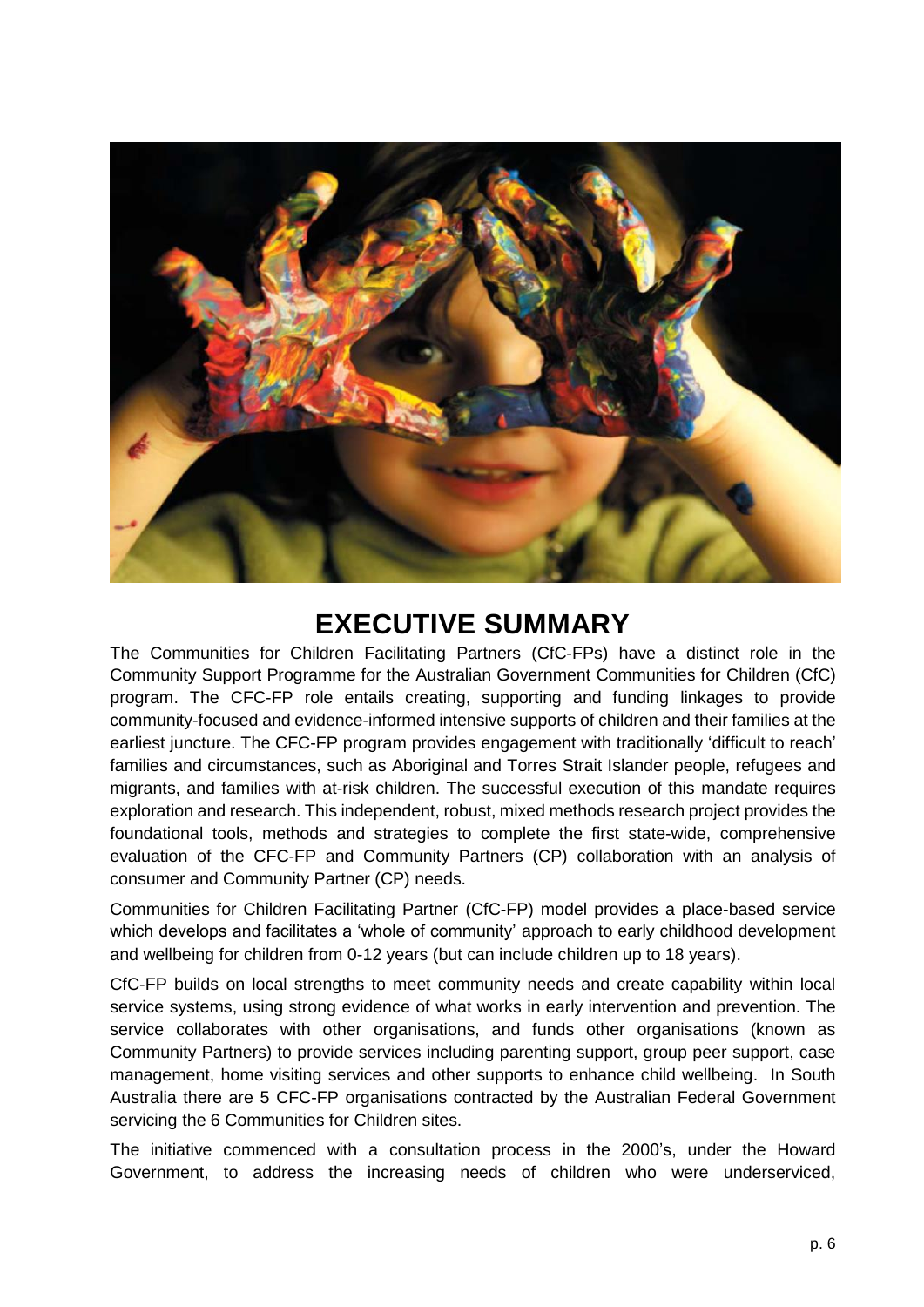disadvantaged and vulnerable [55]. The initial funding for the CfC initiative was provided in the 2000's to 7 trial sites and over the next iteration an additional 42 sites were contracted nationally [55]. These sites were identified as service areas and often included AECD identified areas of disadvantage for children aged 0 to 5 years. In 2009 additional sites for the CfC initiative were increased to 52 and the targeted age group was expanded for children aged 0 to 12 years.

Strategic plans were developed by sites to deliver early interventions in a method that improved school readiness and decreased developmental delays. The initial intent of the then Government was to build capacity within the community to improve the outcomes for children in high-risk areas and groups, such as Aboriginal and Torres Strait Islander people and refugees. However subsequent government have supported and expanded the CfC work. There was a recognition from the then Australian Government that this form of community development should be community specific and would take time to develop in order to achieve the desired community engagement and capacity building. The Abbott Government initiated policy changes to the CfC programs in response to the Stronger Families in Australia Study (Phase 2), which included an initial 30% and then later 50% evidence-based practice requirement in the activities delivered [1].

#### <span id="page-6-0"></span>**2014 reforms**

In 2014 the Australian Government initiated changes in response to the Stronger Families in Australia (SFiA) evaluation study to the CFC-FP model. These included:

— the requirement that at least 30 per cent of CfC-FP funding allocated to direct service delivery be of evidence-based programs by 1 July 2016 with this requirement to increase to 50 per cent from 1 July 2017

— the requirement that Facilitating Partners are to play a facilitation and strategic role instead of direct service delivery and to sub-contract all direct service delivery to Community Partners except if suitable Community Partners are not available

— the requirement that CfC Committees have a broad and diverse membership, including clients, parents, caregivers, local business and a wide range of local service providers

— inclusion of an additional objective of supporting school transition and engagement as part of the CfC-FP

— an increased focus on sub-contracting of Community Partners, including red tape reduction and transparency in decisions about commissioning services.

Simultaneously, as part of broader DSS grant reforms, a new approach to program data and reporting, known as the Data Exchange (DEX), was introduced for the majority of DSS grant programs, including for the CfC-FP program.

The data requirements are divided into two parts: a small set of priority requirements that all service providers must report, and a voluntary extended data set that providers can choose to share with the Department known as the Partnership Approach. Participation in the Partnership Approach is entirely voluntary and in return for their efforts, partnership approach contributors will have access to multiple self-service reports that include data sourced from other government data sets (ACIL Allen Consulting, pii 2016).

Figure 1 below provides an overview of the CfC-FP and CP relationship and key objectives.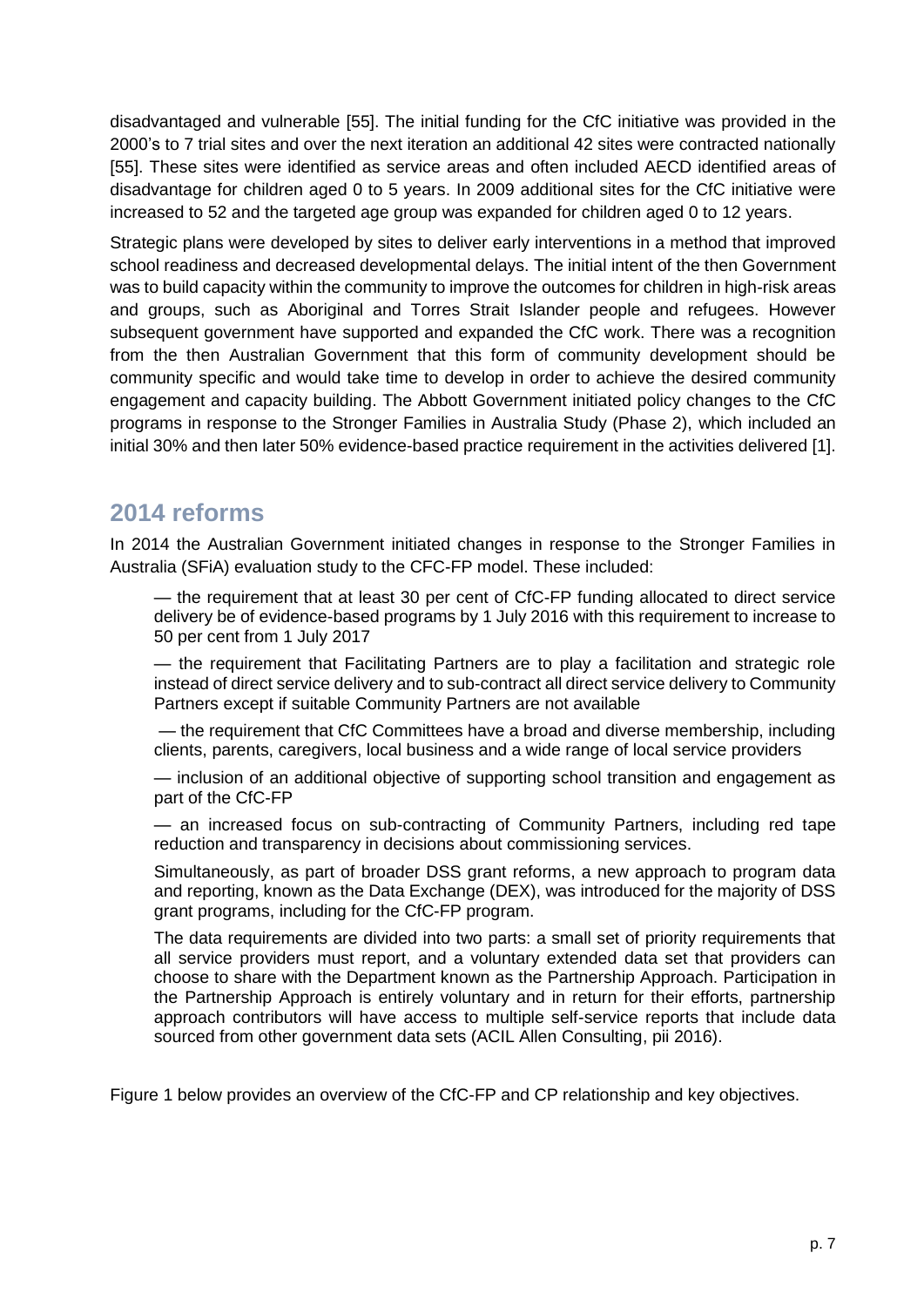

#### **Figure 1. CfC logic model and**

Figure 1 above from Muir et al (2010) outlines the CfC-FP logic model which includes the; comprehensive nature of the service provision, methods of community engagement and the expected outcomes for families and children. Muir et al (2010) research and findings predate the 2014 federal government changes (DSS 2015). In order to explore the impact of the changes to the CfC-FP funding and program service delivery and management a consortium of CfC-FP organisations with defined areas of service delivery contracted Dr Parry and her team to explore the understandings of the role of CfC-FP within their CP organisations.

### <span id="page-7-0"></span>**The Impact of CfC-FP in South Australia: a community partner (CP) perspective**

A consortium of South Australian FPs sought to evaluate the impact of the FP on systems and supports in relation to collaboration within communities. This instigated a review of the processes involved; development of methodological frameworks, questionnaires and interview procedures to actively measure and determine the current barriers and enablers of productive collaborations.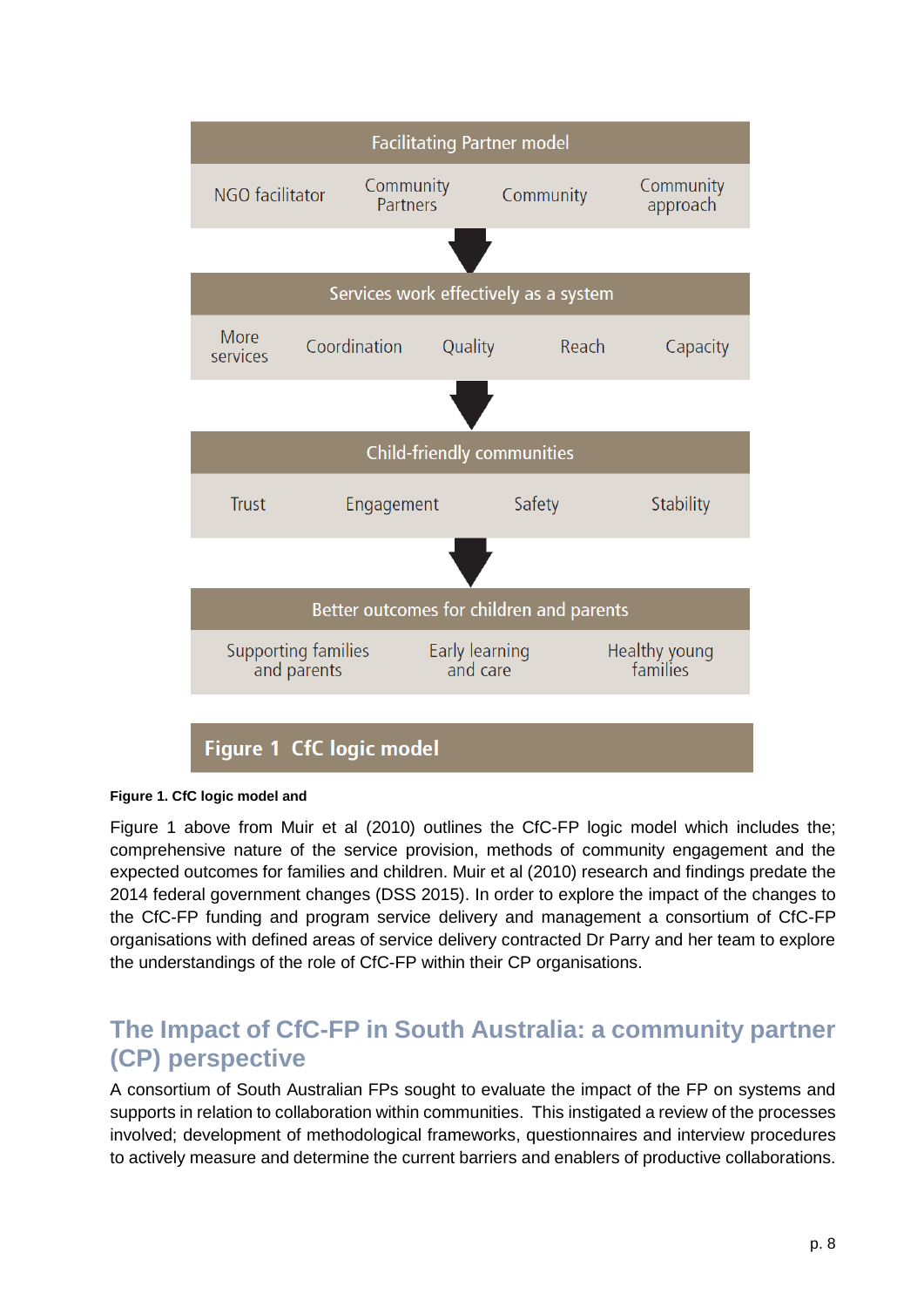This executive summary provides the key findings from a state-wide evaluation of the CfC-FP and CP relationships and effective working collaborations

This report presents the findings from focus groups across 14 CfC-FP areas provided by all five CfC-FP organisations. A total of 223 participants completed surveys and 109 people participated in the qualitative data collection sessions.

### <span id="page-8-0"></span>**The aims of the research**

Following the 2014 Australian Government changes to the functioning of the CfC-FP and CP funding model it was imperative that CfC-FP understood and explored their role with their community partners (CP).

The aims of the research project were to:

- explore the effectiveness of the collaborations of CfC-FPs within a service area and (using a mixed methodology approach) determine the facilitators and barriers for successful (or otherwise) collaborations (Components 1 & 2).
- work with external stakeholders to consider the impact of changes, including the evidencebased requirement on children and families, organisations, the community and service system (Component 3).

This was addressed by collaboratively developing the tools required to capture the changes in the CfC-FP role as a result of changes to services provided by the CfC-FP as part of the CfC programs. The results are captured in the following summary of the findings.

This project uses an epistemological approach that acknowledges the impact of social relations on the lives of children and the community in which they live. This theoretical position recognises that an individual's social position and the community supports available to them in turn inform their social experiences and opportunities. Here it is also accepted that these experiences impact on the children, parents, workers and services within the community.

The research was conducted from September 2017 through to November 2018 using focus groups (across 14 Communities for Children Facilitating Partners), surveys (completed by 223 respondents) and qualitative data collection interviews (with 109 participants).

The collaboration informed mixed methods research evaluation tools were developed and administered in the sequence illustrated in figure 2 below.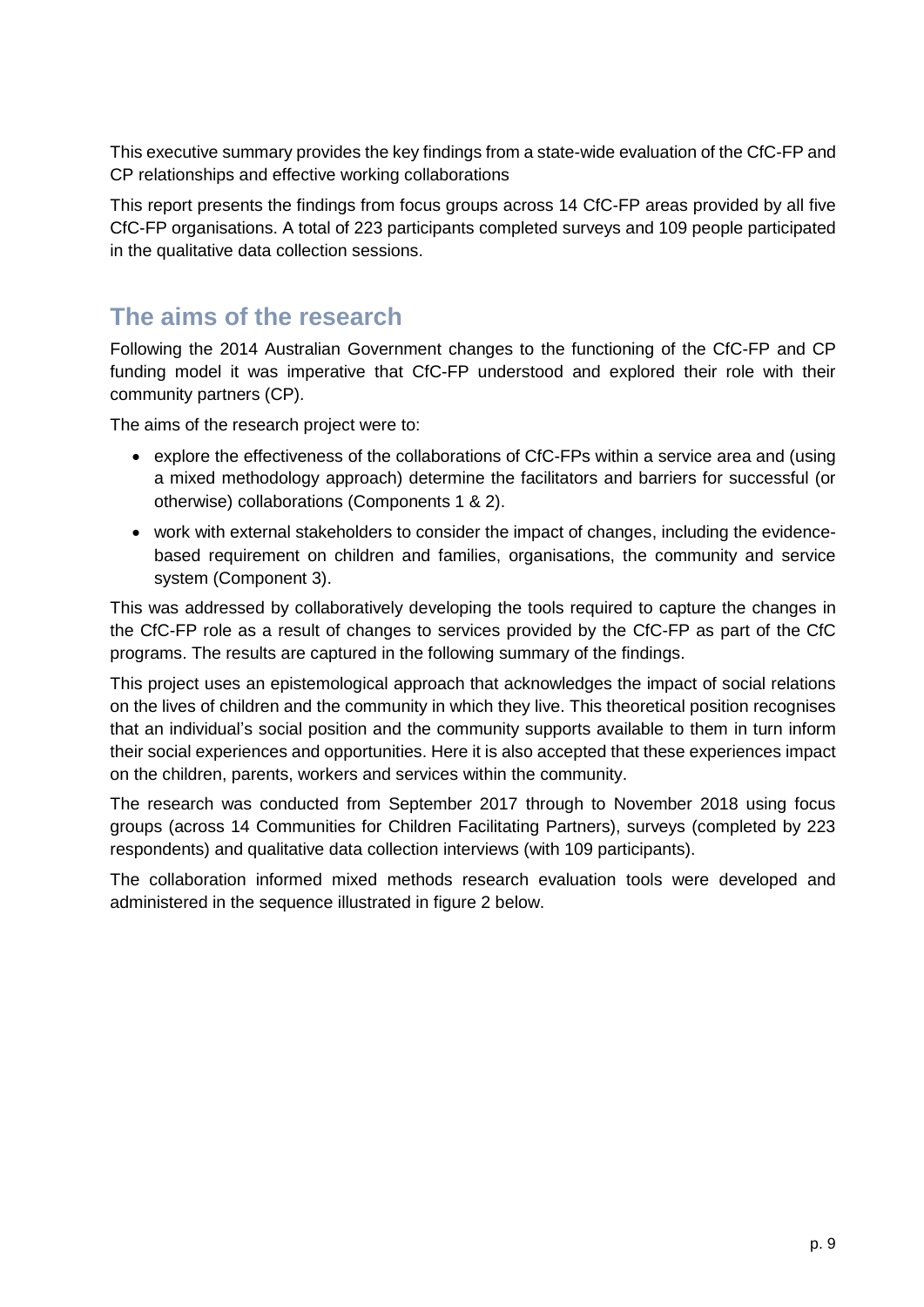

Figure 2 above outlines the steps involved in developing the tools and resources developed for this comprehensive evaluation. It also highlights the stages of implementation.

# <span id="page-9-0"></span>**Measuring how the CfC-FP and CP collaborations work Component 1**

<span id="page-9-1"></span>Component 1 set out to identify the facilitators and barriers that contribute to successful (or otherwise) collaborations between the CfC-FP role and CPs.

#### <span id="page-9-2"></span>**Method 1**

Online surveys were provided to all CfC-FPs and CP stakeholders and addressed the work role, type and purpose of collaborations between the CfC-FP program.

#### *Summary of findings 1*

The findings of Component 1 provide evidence that the role of CfC-FPs improves the collaborations with other non-government organisations (NGOs) who are engaged as CPs. This is identified to be occurring through:

- **Effective place-based practice**
	- **Community connectedness** (increased involvement in community-based events and activities, high involvement in inter-agency meetings, including community ideas and voice-into-planning, which was seen as most helpful)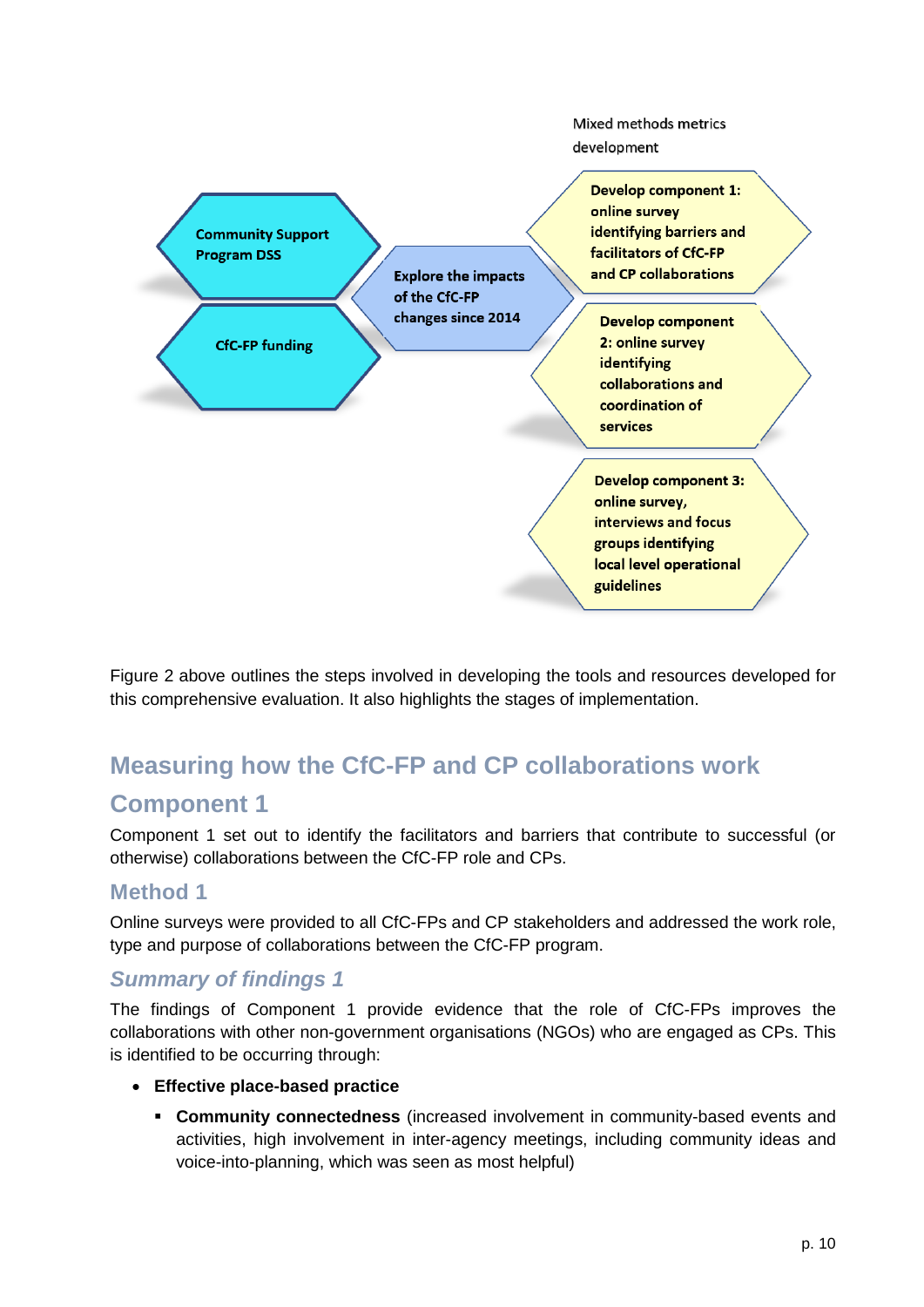- **Working together towards shared outcomes** (involvement in ensuring strategic/population plans reflect common goals and joint planning – these are seen as mutually highly helpful community and service consultations, coordinating planning for mutually reinforcing activities; these include participating in development of the CfC Activity Work Plan, strategic plan, gap analysis, activity development for service provision and planning for membership of committees)
- **Working in partnership** (CfC has increased both the number of other partnerships in communities and awareness of the full range of services for children and their families in local communities; there was limited involvement in co-location, although this was seen as reasonably helpful; there are increased referral pathways due to increased relationships)
- **Reduced 'turfism' or territoriality** (collaborations appear strongest in relation to respect for families, common philosophy, willingness, and leadership; there was also evidence of a common goal among agencies to secure funding)
- **Increasing knowledge** (increased information exchange was seen as most helpful)
- **EXED Shared learning and training** (inter-agency staff training was reported to be very helpful)
- **Positive evidence-based practice requirements**.

In conclusion, the findings from Component 1 addressing the research aim of exploring the effectiveness of the collaborations of CfC-FPs within a service area found that the CfC-FP and CP collaborations are relationships that overall were successful, and positively supported the need for the CfC programs to continue to effectively address the developmental early interventions required by at-risk children.

#### <span id="page-10-0"></span>**Component 2**

Component 2 set out to develop better understanding of the CfC-FP role within collaborations and coordination of services.

#### <span id="page-10-1"></span>**Method 2**

Evaluation of collaborations and networks with no CFC-FP or direct funding attached.

#### *Summary of findings 2*

The results suggest that collaboration participants are most involved in the processes and functions they consider to be most helpful. These are:

- **Effective place-based practice**
	- **Community connectedness** (collaborations have had an impact on increasing community connectedness; community-based events and activities frequently occurred and were seen as helpful; over half of respondents were involved in joint promotional campaigns)
	- **Working together towards shared outcomes** (collaborations have had an impact on working towards shared outcomes; as information sharing decreases then the ability of the CPs and the CFC-FP s in accomplishing any form of collective impact is impaired; thus, achieving collective impact relies on high levels of information sharing, which is enhanced by the CfC-FP and CP relationship)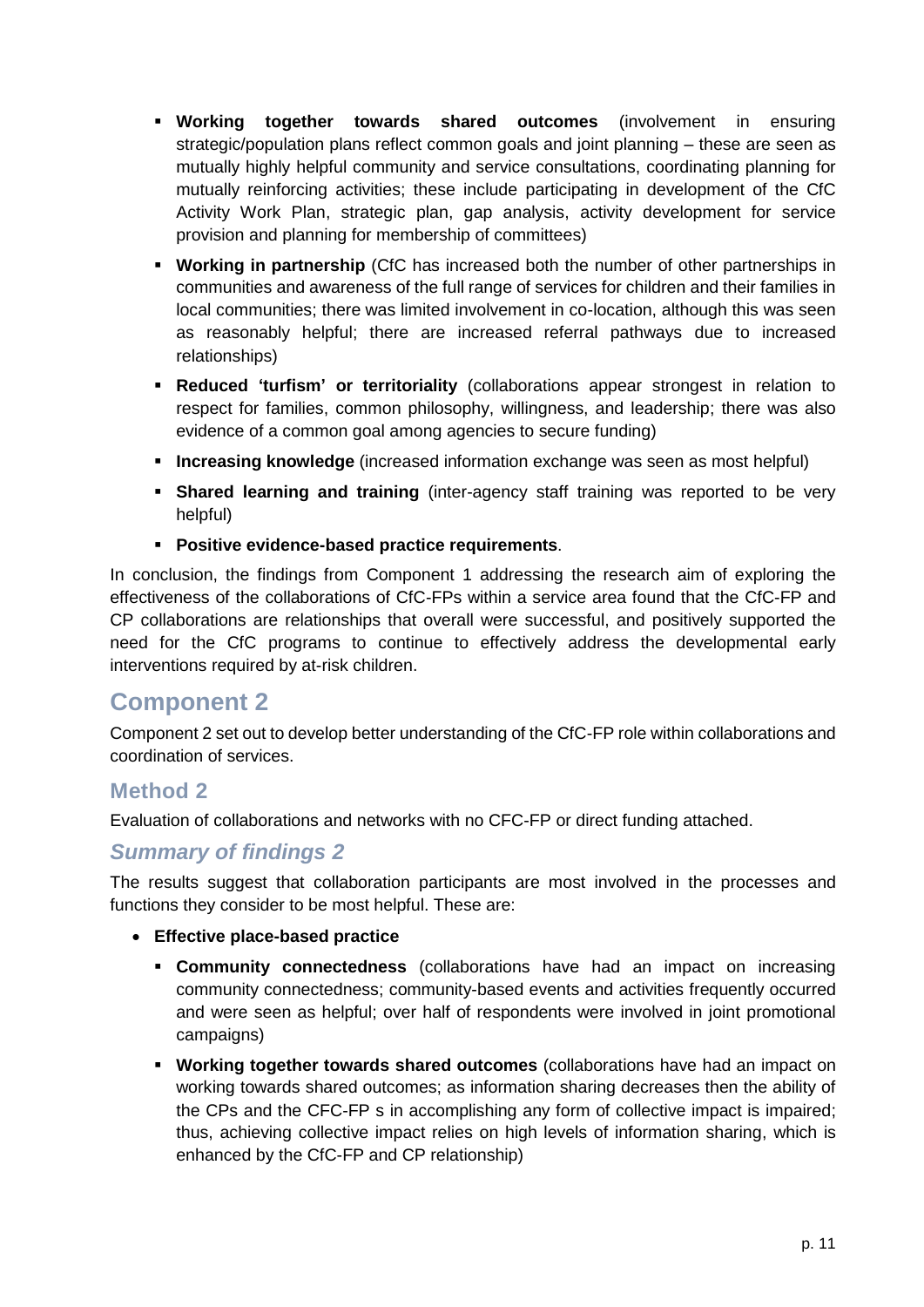- **Working in partnership** (the existence of a collaboration with CfC-FP increased or formalised the number of other partnerships members had in their communities; from those respondents with knowledge about the existence of other partnerships prior to the formation of the CfC collaboration, it appears that around a quarter (28%) of partnerships previously existed, while 44% of respondents indicate that these partnerships somewhat existed and 11% of respondents suggest that these partnerships did not exist; just over half were involved in referring clients between agencies and joint service delivery; most respondents rated the progress as collaborate (35%) or cooperate (27%); strong working relationships were reported by 34% of respondents, and 66% report developing working relationships; there is a moderate, highly significant correlation indicating that information sharing occurs in conjunction with specific projects, signifying that a productive relationship between the CfC-FPs and the CPs can be achieved under specific circumstances)
	- o **Reduced territoriality or 'turfism'** (had a minimal impact)
	- o **Increasing knowledge** (collaborations have had an impact on increasing understanding and knowledge, and information exchange between the CfC-FPs, and CPs was engaged in frequently)
	- o **Shared learning and training** (overall, there was a low level of involvement of collaborations reported for professional development processes and functions)
	- o **Positive evidence-based practice** (enhanced the repositions between the CfC-FPs, and CPs).

In conclusion, the CFC-FP role had enhanced the relationship between the CfC-FP functioning and the CPs delivering the services to families in need. This demonstrates an overall improved delivery of services to children and families across the sector state-wide. Improvements to service delivery are still achievable with increased joint activities and information sharing. Services could be further improved by increased funding to ensure the relationships and partnerships are maintained and expanded, but this is both time consuming and human resource intensive.

### <span id="page-11-0"></span>**Component 3**

Component 3 set out to increase the CFC-FPs' understandings of the changes to the Operational Guidelines at a local level and research the targeted relationship-based programs that are delivered to children at risk against social determinants of health (SDH) framework.

#### <span id="page-11-1"></span>**Method 3**

Surveys, interviews and focus groups with Service Providers, CPs and members of collaborations in CfC-FP sites were conducted by the independent research team:

- an online survey completed by members of CfC committees, CPs (current and past), and Partners of CfC (not a CP) for North West Adelaide and Murraylands CFC-FPs
- focus groups, interview transcripts, and email responses.

#### *Summary of findings 3*

Component 3 used the information highlighted from Components 1 and 2 above as consistent themes throughout the research findings. The surveys, interviews and focus groups supported the heading and themes outlined above.

• **Effective place-based practice**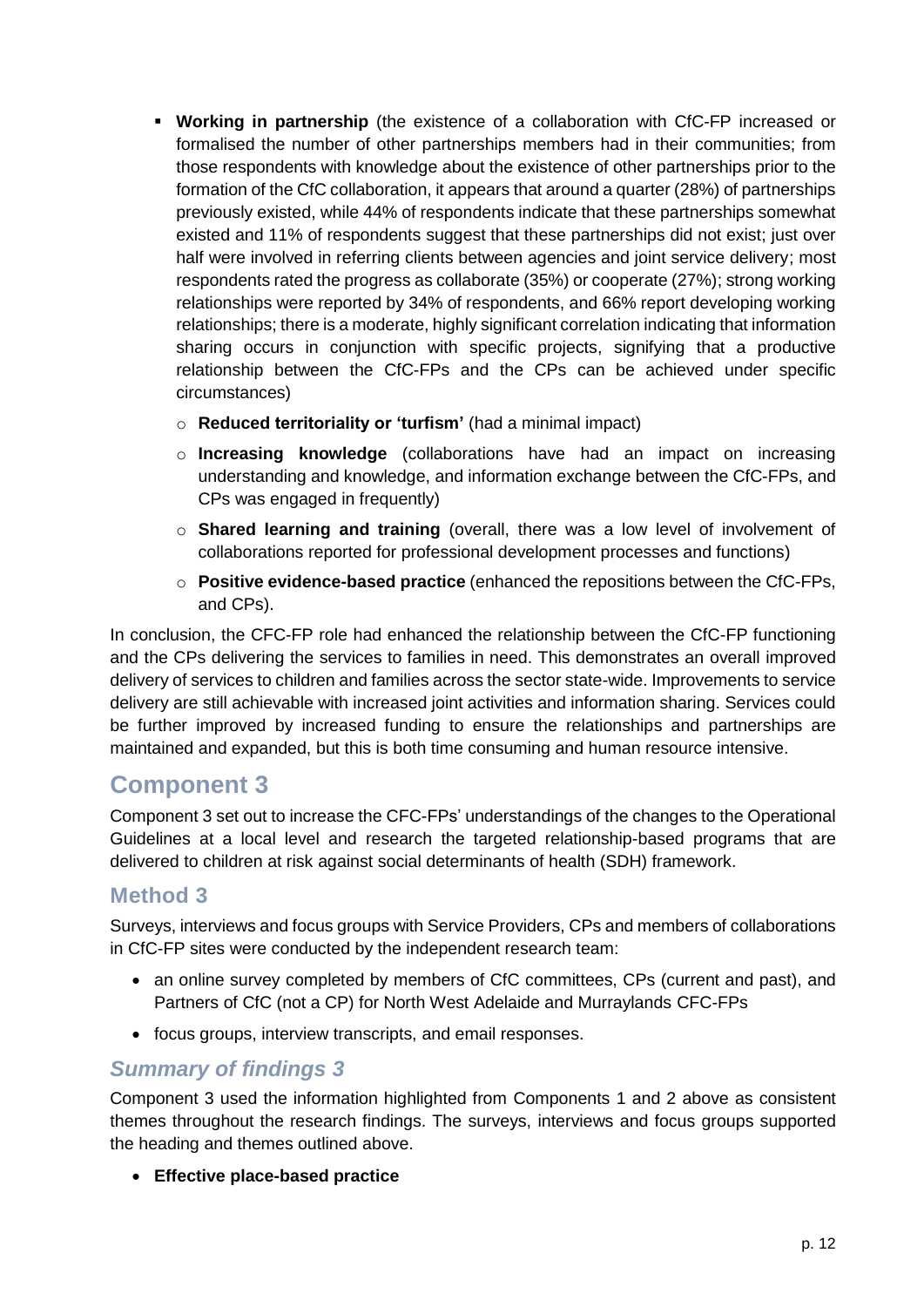- **EXECOMMUNITY CONNECTEDNESS** (the CFC-FP role was considered to be important in terms of consulting the local community (M=5.93), funding for collaboration (M=5.93), responding to local needs (M=5.64), leading collective impact initiatives (M =5.33), and coordination of local services (M=5.0))
- **Working together towards shared outcomes**
- **EXP** Working in partnership (this result supports the strong, positive correlations described above that also outline the interactions between the role of the CFC-FP in supporting the Community Partner, in this instance to engage with marginalised and disadvantaged clients, and its impact on the improvement in providing quality activities in the region)
- **Reduced territoriality or 'turfism'** (the funding of local services is seen as CfC-FPs' main role (M=7.29).
- **Increasing knowledge**
- **Shared learning and training**
- **Positive evidence-based practice**
	- $\circ$  It appears that the requirement to allocate 50% of service delivery funding to evidence-based programs has had limited effect; the greatest impact appears to be on respondents' activities (M=3.0), the number of activities clients can access (M=3.0), better programs for target populations (M=2.93), reduced CfC presence in local collaborations (M=2.92), and the quality of activities (M=2.85). The funding requirement had minimal negative impact on outcomes (M=2.23), selection of programs (M=2.69), CFC-FP support (2.71), flexibility of crisis response (M=2.75) or engagement with marginalised clients (M=2.77).
	- o The funding model changes have had a significant negative effect on CPs in terms of their administrative burden (M=4.33).

#### <span id="page-12-0"></span>**Overall**

The data collection, evaluation and reporting commitments within the CfC service delivery requirements were a key area of support and assistance from the CFC-FPs. The qualitative and quantitative results indicate that across all components the CFC-FPs assisted the CPs in numerous ways, such as, interpreting and meeting the needs of the funders regarding responsibility for data collection, evaluation of data and reporting of program effectiveness. This support provided by the CFC-FPs was highly valued by the CPs and the communities. The CFC-FP facilitated and assisted the CfC partner to increase staff skills in relation to the delivery of evidence-based programs, then the CfC CP gained an increased knowledge of the delivery of evidence-based programs. The very strong positive correlation indicates that skill levels and delivery of evidence-based programs are important roles in the CFC-FP and the community partnership.

Another key role for the CFC-FP was interpreting government policy. The CFC-FP provided a much-needed link between the government policy directives and the 'on-ground' service providers. This productive process increases efficiency through the effective dissemination of knowledge and information which would be time consuming, costly and inefficient for small community-based service providers.

Overall the CFC-FPs have reduced 'turfism', which could be attributed to the promotion of 'common goals' in securing funding and involvement in planning for CPs, to promote a higher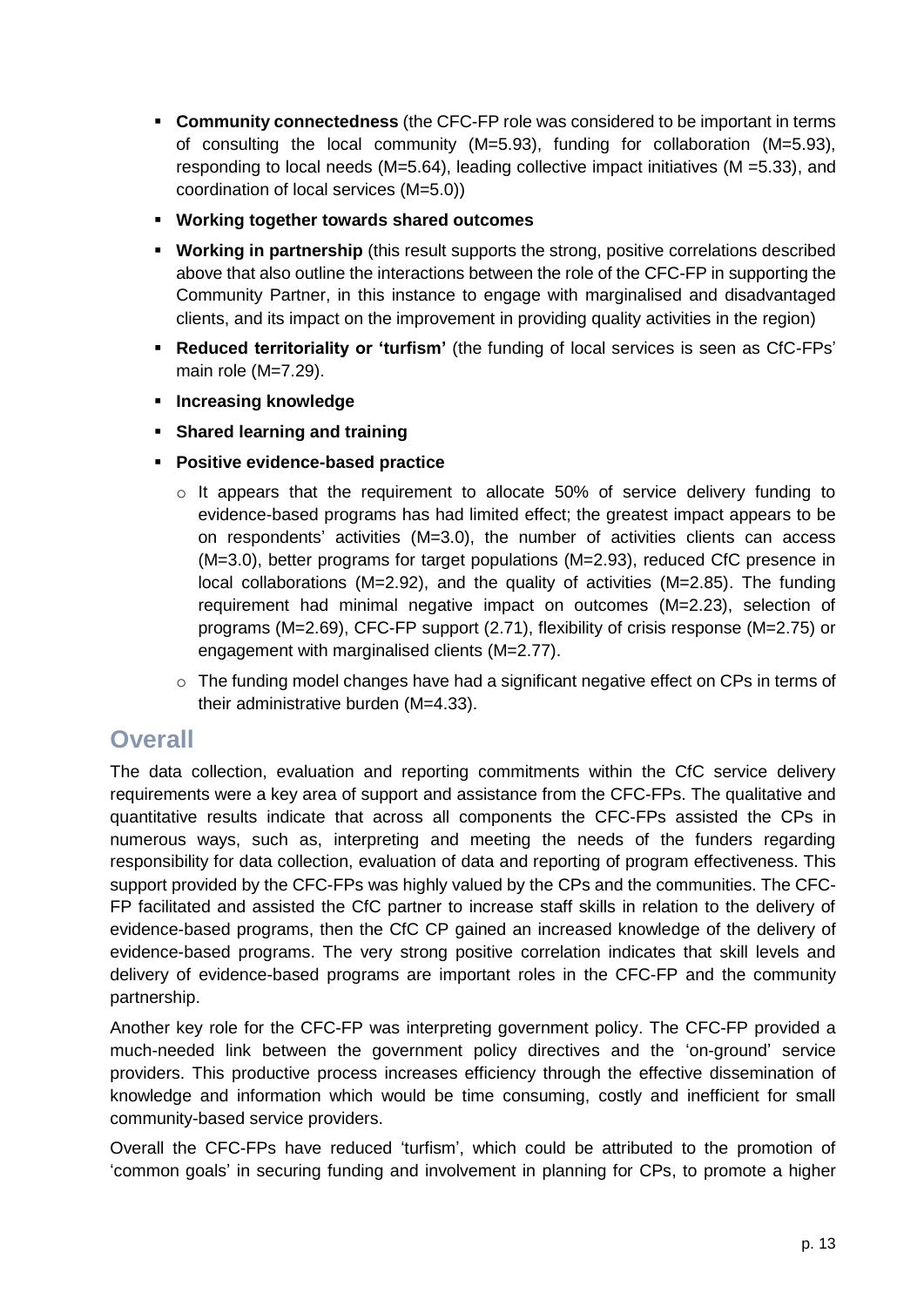level of collaboration. This may also be assisted by CFC-FP encouragement and engagement with other aspects of collaboration and shared process/function between the CPs and communities. This adds weight to the value of the role of the CFC-FP and relationships within CfC.

The importance of 'helpfulness' had an outstandingly high correlation, mediating and improving the scores for 'levels of involvement' in collaboration processes and functioning between the CfCand CP. The addition of 'helpfulness' confirms the importance of the role of the CFC-FP in working with the CP. This view that CFC-FPs are 'helpful' could be influenced by factors such as colocation (which may not be possible in rural and remote areas), inter-agency meetings, knowledge transfer (e.g. program and policy), and practical support (e.g. data collection). Obviously, the CFC-FP plays a pivotal role in the delivery of services in the CfC sector.

The recommendations below form a summative set of suggestions for the improvement of the CFC-FP and CP relationships:

- Overall, the CFC-FP changes have provided positive enhancements to the CFC-FP and CP relationship. It was noted that collaborative training sessions would enhance the relationship and the knowledge of CP service providers.
- The CPs were clear that programs that were evidence based and met the specific needs of their communities were the most useful and effective. CFC-FPs have a role to play in assisting CPs in obtaining evidence for programs that work effectively and meet the community needs.
- The inconsistent nature of funding has been long term and has a negative impact on the CP, the community, and ultimately the most underserved, disadvantaged and vulnerable children. CFC-FPs have a role in expanding government and community knowledge regarding the importance of early intervention and consistent funding.

### <span id="page-13-0"></span>**Evaluation Approach**

The Stronger Families, Stronger Communities National Evaluation Consortium (2008) recognised the ongoing need to evaluate the role of CFC-FPs as an integral part of the CfC initiative and intervention strategy. To build on this evaluation approach, the South Australian consortium contracted Flinders University research team to evaluate their CFC-FP role in collaborations. The CFC-FPs are non-government organisations that use a bottom-up approach which ensures the programs and services provided in the interventions are culturally appropriate and embedded directly within the target community or area.

### <span id="page-13-1"></span>**Framework for effective CfC collaborations**

The most significant relationship requirement findings are illustrated in Figure 2 (below) in an CfC-FP-CP-SP relationship framework. The factors improved their collaborations and relationship and enhanced the delivery of evidence-based programs to the children, their families and the community.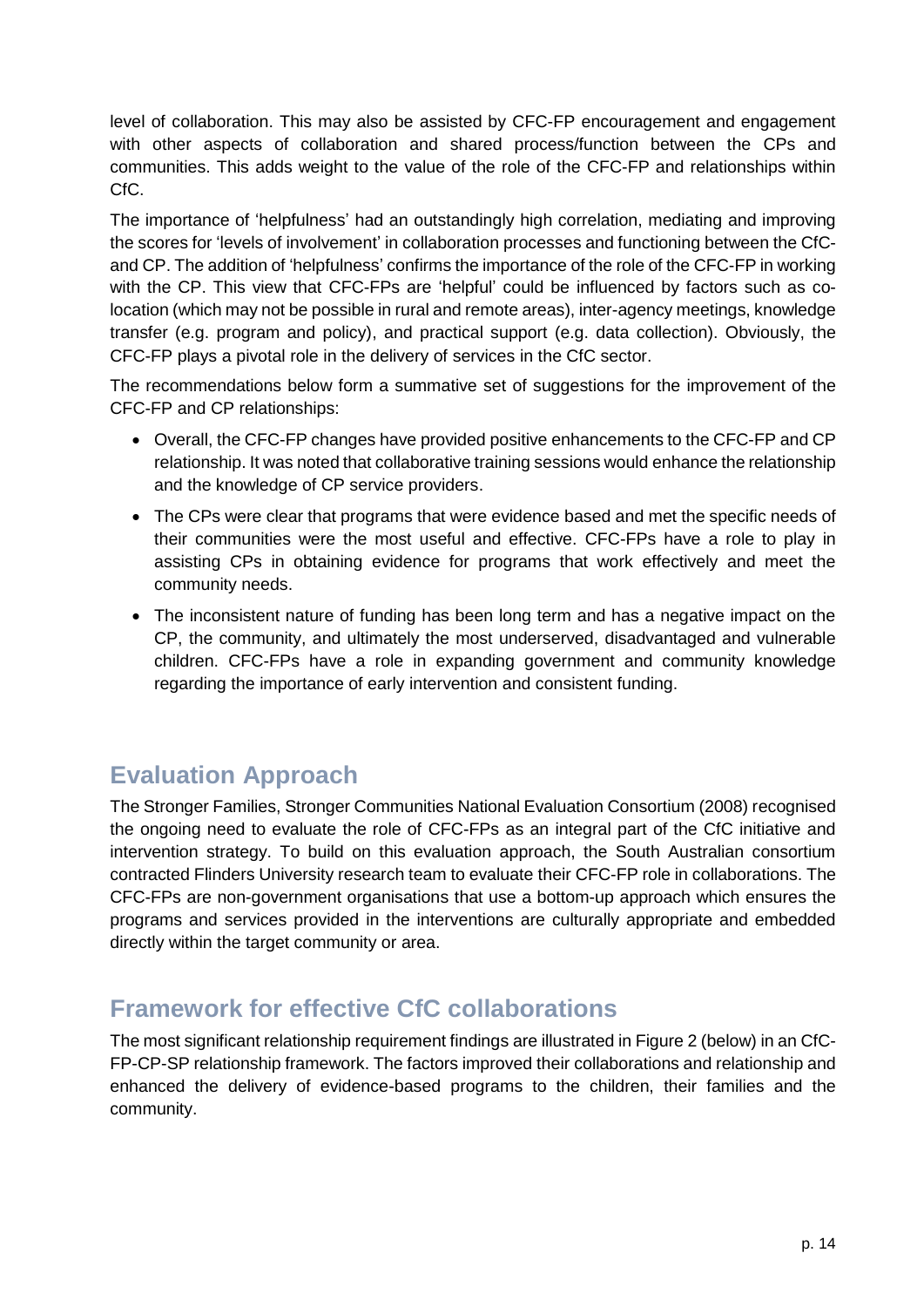

### <span id="page-14-0"></span>**Our main findings**

This report presents the key findings of an evaluation following the introduction of the CFC-FP process engagement changes in 2014. Dr Yvonne Parry and her team were engaged by five CFC-FPs to review a number of reforms that they believed had changed their interactions with their CfC service providers. Dr Parry's team engaged directly with 109 stakeholders including CFC-FPs, CPs, local CfC-FP committee members and other local service providers through faceto-face interviews, telephone interviews, focus groups and site visits. Additionally, over 223 survey responses have informed the report findings.

The CfC-FPs' relationship with the CPs on the whole reflected a functional, collegial and respectful process, acutely focused on improving the lives of some of Australia's most underserved, disadvantaged and at-risk children.

The main findings include:

- the recognition that the CFC-FP and CP relationship had: increased the provision of the delivery of evidence-based programs; improved access to more high quality programs for the CP community; supported the engagement of marginalised and disadvantaged clients; increased knowledge of the delivery of evidence-based programs; provided an appropriate selection of programs for communities; provided better programs for the target population in the CfC-FP region; and increased the skills of CPs in the delivery of evidence-based programs
- that, conversely, the reduction of support from the CFC-FP reduced the presence of the CP in local collaborations. This result indicates that when the CFC-FP reduces its support for collaborative initiatives then the involvement of the CfC-FP service delivery CPs in local collaboration is also significantly reduced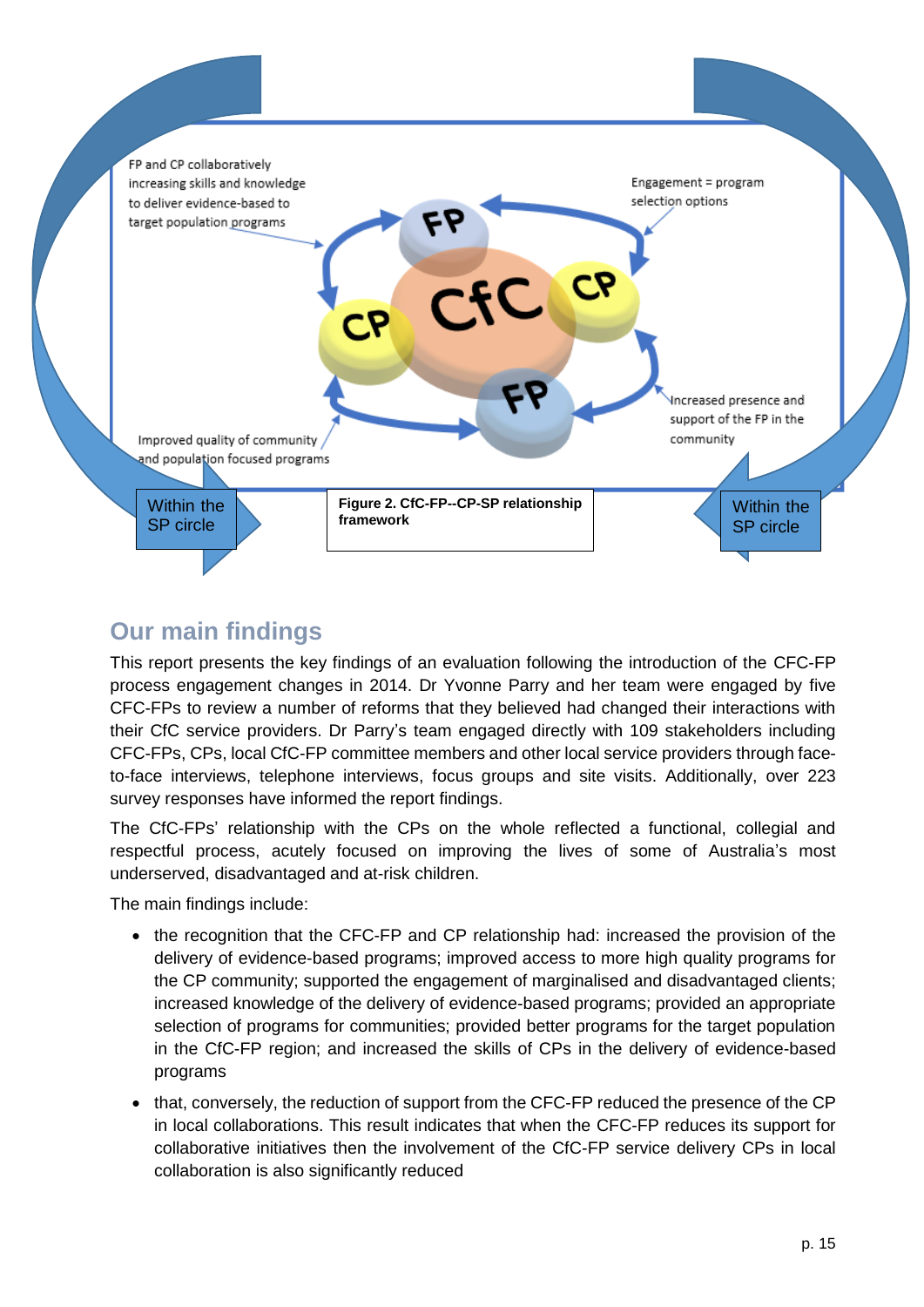- a significant major finding identifying the appropriateness of programs to the target population and region; the more appropriate the programs were to the region significantly and positively improved the quality of the activities in the region
- that additionally, the CFC-FP and CP relationship was imperative to the engagement with marginalised and disadvantaged clients and the strength and positivity of the relationship directly impacted on the improvement in providing quality activities in the regions studied. This exemplary result meets the key performance indicators for the CFC-FP and CfC community partnership and service delivery Operational Guidelines
- that the significance of the quantitative findings regarding the relationships between the CFC-FP, the CP and the community was robustly confirmed by the qualitative responses from the focus groups and individual interviews
- that the quantitative survey statements provided to the participants overwhelmingly illustrated that when the CFC-FP and CP agreed on how they would work together, the services provided and the procedures for identifying children at risk, then the outcomes for the CFC-FP and CP relationship benefited all, including the children, families and communities that are most at risk. Additionally, this research found overwhelmingly that the CFC-FPs and CPs had a shared commitment to the communities and the population they all served.

Overall, the changes that had occurred throughout the CfC initiative had been positive, especially since the CFC-FPs had provided the lead on program delivery and aspects of community capacity building. The caveat on this is that the program delivery met the needs of the community and were provided in a manner that specifically met community needs rather than dose related programs which were often poorly attended and failed to provide the longer term support required by underserviced and disadvantaged children and their families.

### <span id="page-15-0"></span>**Conclusions**

The funding model changes require organisations to change and expand their administrative practices to comply with the new funding requirements. The cost has not the reciprocity required for the effort involved and this may potentially impact negatively on the future delivery of worthwhile and effective program delivery and support of CFC-FP and CP collaboration through decreased knowledge transfer in key areas, such as early education interventions, attachment parenting programs, service connection and relationship building.

As the CFC-FP facilitated and assisted the CP organisation to increase staff skills in relation to the delivery of evidence-based programs, the CfC Community Partner gained an increased knowledge in the delivery of evidence-based programs. This positive and very strong correlation indicates that skill levels and delivery of evidence-based programs is an important role in the CFC-FP and CP community partnership.

This could indicate that the CFC-FP's close understanding of the target population and the CP knowledge of the importance of evidence-based program are strongly related, consequently providing the best programs to the most vulnerable populations. There is a significant, strong relationship between the provision of high-quality programs with the CFC-FP's understanding of the needs of the target group in the CfC region the CFC-FP was supporting. The more appropriate programs had significantly improved the quality of the activities in those regions.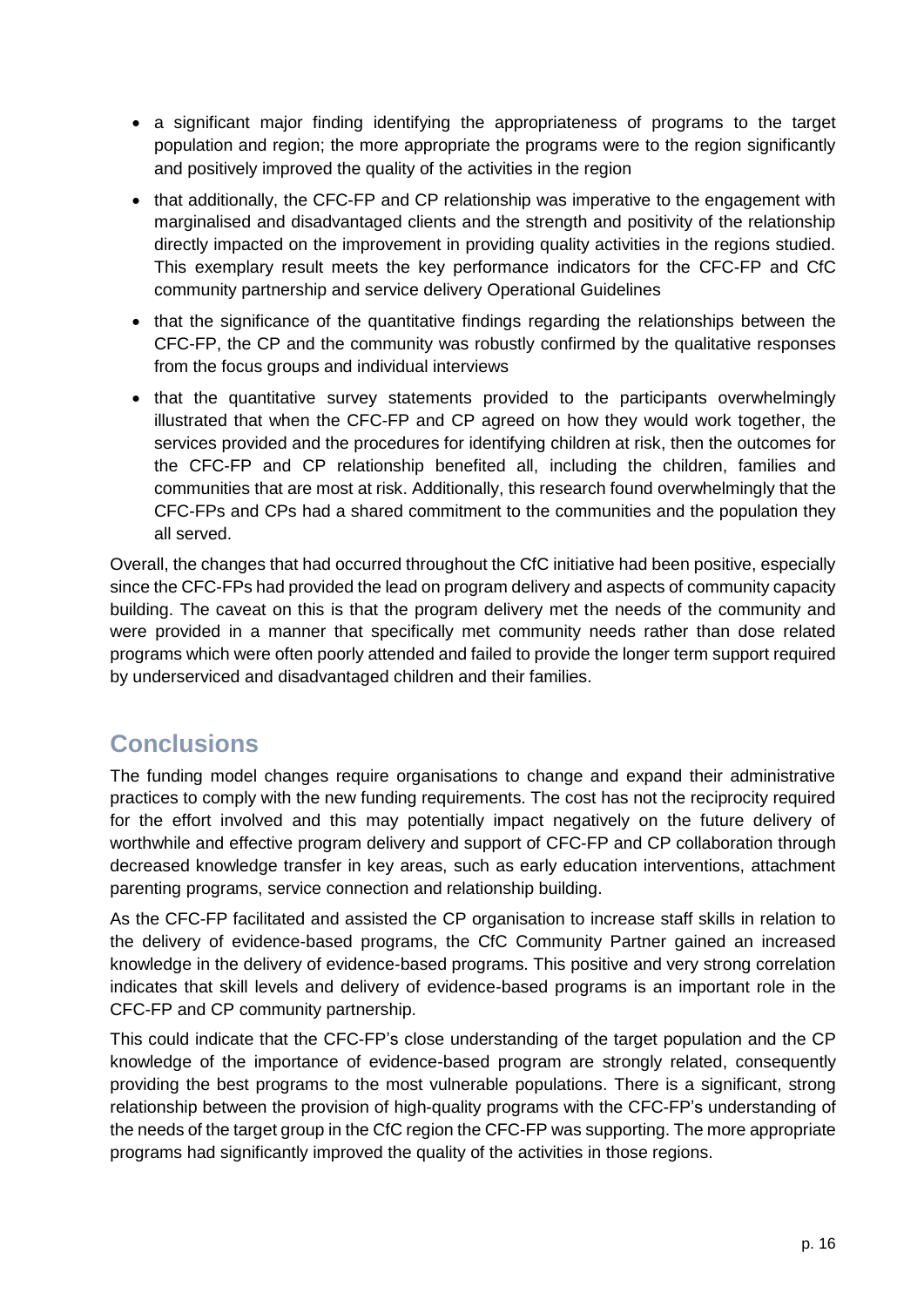The more the CFC-FP aided the CP to increase skills in delivering evidence-based programs then the more likely the CFC-FP would be to assist in providing better programs for the target population. Better programs would in this instance be defined as the CfC programs that best met the target population's needs.

## **REFERENCES**

<span id="page-16-0"></span>1. Muir K, Katz I, Edwards B, Gray M, Wise S, Hayes A. The national evaluation of the Communities for Children initiative. Family Matters. 2010(84):35-42.

2. Australian Bureau of Statistics. 4829.0.55.001 - health of children in Australia: A snapshot, 2004-05. Canberra: Australian Bureau of Statistics; 2013?? check this date.

3. Australian Institute of Health Welfare. A picture of Australia's children 2012. Canberra: Australian Institute of Health Welfare; 2012.

4. Australian Early Development Census. Australian Early Development Census: Pilot Community Profile Western Adelaide. Canberra: Telethon Kids Institute; 2015.

5. ACIL Allen Consulting. Part I: Communities For Children Facilitating Partners Program: Post implementation review. Report to Department Of Social Services. 2016.

6. Tully L, NSW Centre for Parenting and Research, Note: Yvonne had as DoCS 2009. What makes parenting programs effective? : an overview of recent research. Ashfield, NSW: NSW Dept. of Community Services; 2009.

7. Keys D, Salvation Army Australia Southern Territory. Children and homelessness : Literature review. Blackburn, Vic: Salvation Army Australia Southern Territory; 2009.

8. Gibson C, Johnstone T. Investing in our future: Children's journeys through homelessness and child protection a scan of the literature, policy and practice. South Australia: Australian Centre for Child Protection, University of South Australia; 2010.

9. Solar O, Irwin A. A conceptual framework for action on the social determinants of health. Social determinants of health discussion paper 2 (policy and practice). Geneva: World Health Organization; 2010.

10. Nelson F, Mann T. Opportunities in public policy to support infant and early childhood mental health: The role of psychologists and policymakers. American Psychologist. 2011;66(2):129-39.

11. Kilmer RP, Cook JR, Crusto C, Strater KP, Haber MG. Understanding the ecology and development of children and families experiencing homelessness: Implications for practice, supportive services, and policy. American Journal of Orthopsychiatry. 2012;82(3):389-401.

12. McCartney G. What would be sufficient to reduce health inequalities in Scotland? Ministerial Task Force on Health Inequalities - Meeting Papers, paper 3a. 2012.

13. McCoy-Roth M, Mackintosh BB, Murphey D. When the bough breaks: The effects of homelessness on young children: Child Trends; 2012.

14. Zlotnick C, Tam T, Zerger S. Common needs but divergent interventions for US homeless and foster care children: Results from a systematic review. Health & Social Care In The Community. 2012;20(5):449-76.

15. Coren E, Hossain R, Pardo JP, Veras M, Chakraborty K, Harris H, et al. Interventions for promoting reintegration and reducing harmful behaviour and lifestyles in street‐connected children and young people. Evidence‐Based Child Health: A Cochrane Review Journal. 2013;8(4):1140-272.

16. Dockery M, Ong R, Colquhoun S, Li J, Kendall G. Housing and children's development and wellbeing: evidence from Australian data, AHURI Final Report No. 201. Melbourne: Australian Housing and Urban Research Institute Limited; 2013.

17. Embleton L, Mwangi A, Vreeman R, Ayuku D, Braitstein P. The epidemiology of substance use among street children in resource‐constrained settings: a systematic review and meta‐ analysis. Addiction. 2013;108(10):1722-33.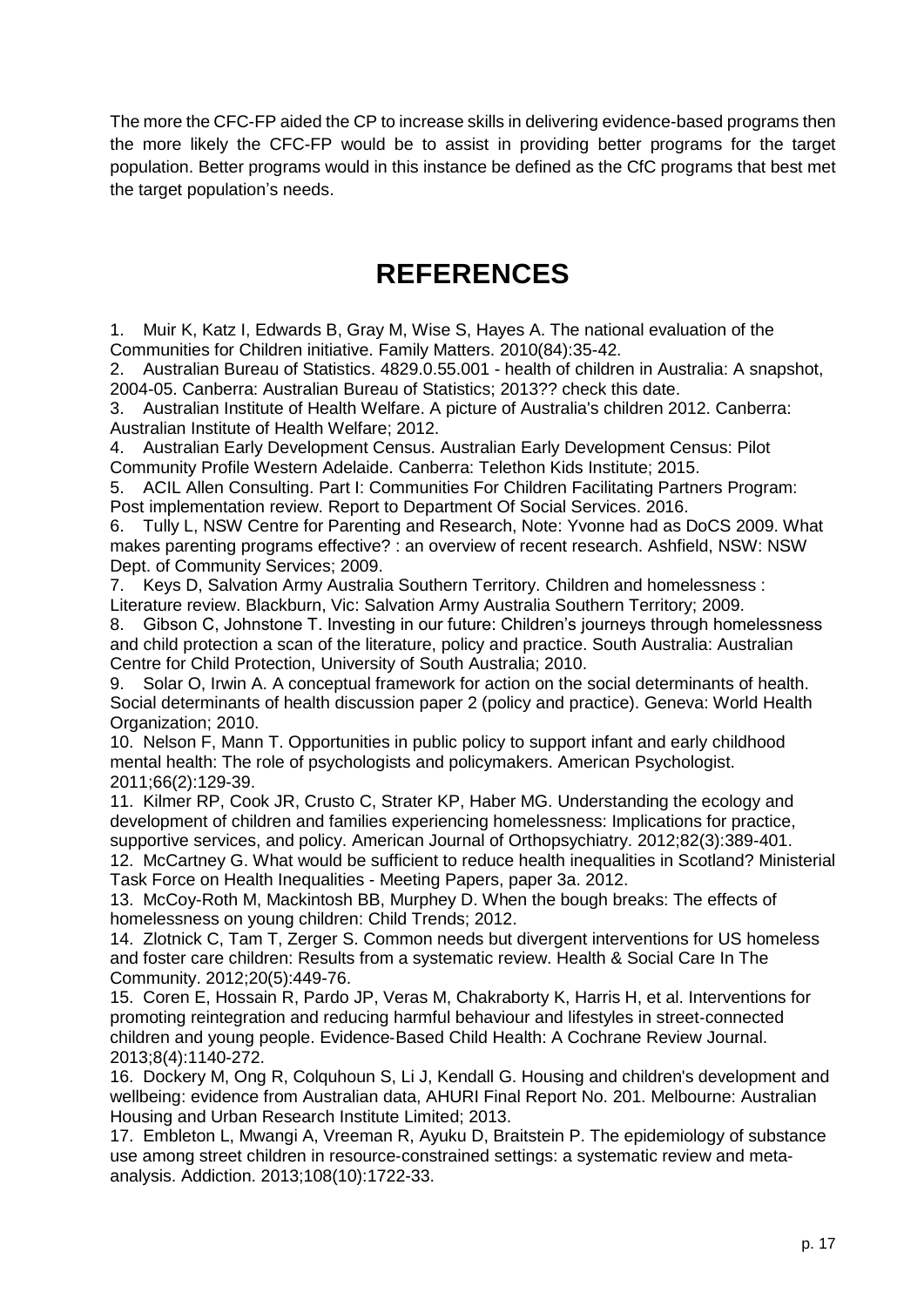18. Roos LE, Mota N, Afifi TO, Katz LY, Distasio J, Sareen J. Relationship between adverse childhood experiences and homelessness and the impact of axis I and II disorders. American Journal of Public Health. 2013;103(S2):S275-S81.

19. Wyatt Kaminski JW, Valle LA, Filene JH, Boyle CL. A meta-analytic review of components associated with parent training program effectiveness. Journal of Abnormal Child Psychology. 2008;36(4):567-89.

20. Sandler IN, Schoenfelder EN, Wolchik SA, MacKinnon DP. Long-term impact of prevention programs to promote effective parenting: Lasting effects but uncertain processes. Annual review of psychology. 2011;62:299-329.

21. Parry YK. Understanding the relationship between the social determinants of health (SDH), Paediatric Emergency Department use and the provision of primary care: a mixed methods analysis. Thesis Flinders University, Doctor of Philosophy. 2012.

22. Parry YK, Willis E. Using mixed methods to analyse barriers to primary paediatric health access. International Journal of Multiple Research Approaches. 2013;7(2):237-49.

23. Brockmeyer Cates C, Weisleder A, Mendelsohn A. Mitigating the effects of family poverty on early child development through parenting interventions in primary care. American Pediatrics 2016;16(35).

24. AIHW. A picture of Australia's children 2012. In: Welfare AIoH, editor. Cat no PHE 167. Canberra2012.

25. Stewart J. Developing a Culture of Evaluation and Research. Australian Institue of Family Studies. 2014;Information Exchange(Child Family Community Australia).

26. Suor J, Sturge-Apple M, Davies P, Cicchetti D, Manning L. Tracing Differerntial Pathways of Risk: Associations Amoung Family Adeversity, Cortisol, and Cognitive Functioning in Childhood. Child Development. 2015.

27. Margolin G, Gordis E. Children's exposure to violence in the family and community. Current Directions in Psychological Science. 2004;13:152–5.

28. Parry YK. Nursing and vulnerable children: Our role. Austin Journal of Nursing and Health Care. 2014;1(2):1-2.

29. Parry Y, Abbott S. ac.care, Beyond Kayaking, Communities for Children Murraylands: Final Report. The use of Communities for Children programs to improve family outcomes in Murraylands region of South Australia. Flinders University, School of Nursing & Midwifery, for Communities for Children Murraylands, ac.care Murray Bridge. 2016.

30. Parry YK, Abbott S. Independent evaluation, final report: Being with Baby Program, FamilyZone, Ingle Farm. Adelaide, South Australia: Flinders University; 2018.

31. Australia Co. 2009.

32. Commonwealth of Australia. Administration of Communities for Children under the Family Support Program.The Auditor-General Audit Report No.18 2012–13 performance audit.

Department of Families, Community Services and Indigenous Affairs. Canberra: Commonwealth of Australia; 2013.

33. Commonwealth of Australia. Australian Early Development Census National Report 2015. Canberra: Department of Education and Training; 2016.

34. Diamond A, McInnes E, Whitington V. Family services in suburbs; do they make a difference in children's development? What 2009 and 2012 Australian Early Development Index results reveal about the efficacy of Salisbury Communities for Children 2013 [Available from: [http://www.salisburyc4c.org.au/resourcedownloads/Salisbury\\_C4C\\_2013\\_Evaluation.pdf.](http://www.salisburyc4c.org.au/resourcedownloads/Salisbury_C4C_2013_Evaluation.pdf)

35. Department of Education. Australian Early Development Census Early Development Instrument and response criteria. Canberra: Department of Education; 2015.

36. Commonwealth of Australia. Australian Early Development Census community profile 2015, Playford SA. Canberra: Department of Education and Training; 2016.

37. Commonwealth of Australia. Australian Early Development Census community profile 2015, Port Augusta. Canberra: Department of Education and Training; 2016.

38. Commonwealth of Australia. Australian Early Development Census community profile 2015, Onkaparinga. Canberra: Department of Education and Training; 2016.

39. Johnson RB, Onwuegbuzie AJ. Mixed methods research: A research paradigm whose time has come. Educational Researcher. 2004;33(7):14-26.